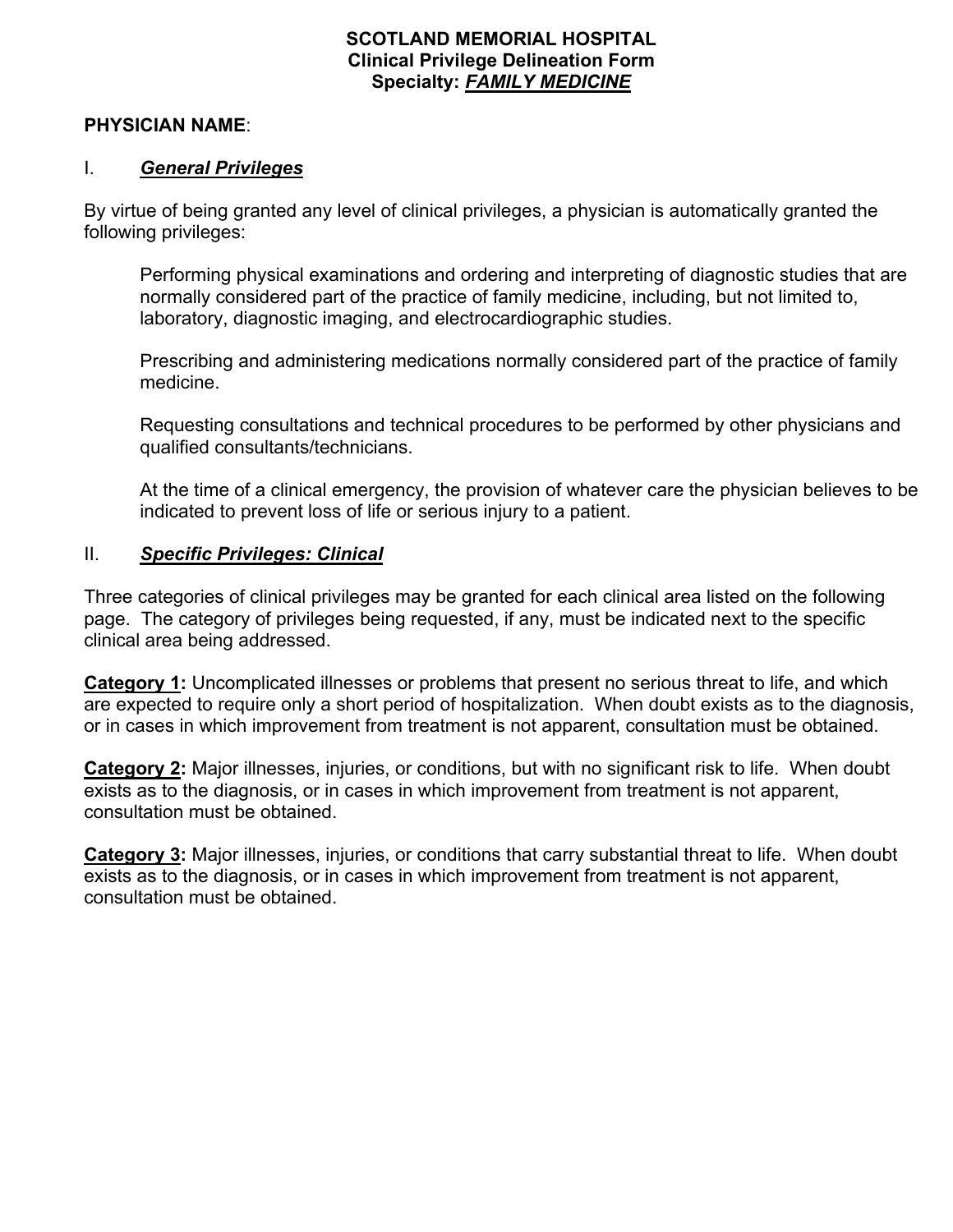*CLINICAL AREAS*: In the area marked "Level of Privileges Requested" **circle** the number indicating the level of privileges that you wish to be granted in each of the areas listed.

## *GENERAL MEDICAL PRIVILEGES "REQUESTED LEVEL NOTED IN RED"*

| Area                                 |   | Level of<br><b>Privileges</b><br>Requested |   | Approved | Not Approved/<br>Approved with<br><b>Restrictions</b> | Area                                       | Level of<br>Privileges<br>Requested |   | Approved | Not<br>approved/<br>Approved<br>with<br>Restrictions |
|--------------------------------------|---|--------------------------------------------|---|----------|-------------------------------------------------------|--------------------------------------------|-------------------------------------|---|----------|------------------------------------------------------|
| Allergy                              |   | 2                                          | 3 |          |                                                       | Hypertension                               | $\overline{2}$                      | 3 |          |                                                      |
| <b>Cardiac Diseases</b>              |   | 2                                          | 3 |          |                                                       | Musculoskeletal<br><b>Diseases</b>         | $\mathfrak{p}$                      | 3 |          |                                                      |
| <b>Collagen Diseases</b>             |   | 2                                          | 3 |          |                                                       | Neurologic<br>Diseases                     | $\mathcal{P}$                       | 3 |          |                                                      |
| <b>Hematologic Diseases</b>          | 1 | 2                                          | 3 |          |                                                       | Pulmonary<br><b>Diseases</b>               | 2                                   | 3 |          |                                                      |
| <b>Hepatic Diseases</b>              |   | 2                                          | 3 |          |                                                       | Renal<br><b>Diseases</b>                   | 2                                   | 3 |          |                                                      |
| Gastrointestional<br><b>Diseases</b> |   | 2                                          | 3 |          |                                                       | Metabolic/End<br>ocrine<br><b>Diseases</b> | $\mathcal{P}$                       | 3 |          |                                                      |

### *PEDIATRIC PRIVILEGES*

|                                                                    |           |          | Not Approved/ |
|--------------------------------------------------------------------|-----------|----------|---------------|
|                                                                    |           |          | Approved with |
| Privilege                                                          | Requested | Approved | Restrictions  |
| Care of the general pediatric patient, without major complications |           |          |               |
| Care of the normal newborn infant                                  |           |          |               |
| Lumbar puncture                                                    |           |          |               |
| Neonatal circumcision                                              |           |          |               |
| Venipuncture                                                       |           |          |               |
| Peripheral IV insertion                                            |           |          |               |
| Physiologic jaundice of the newborn                                |           |          |               |
| Other (specify):                                                   |           |          |               |
| Other (specify):                                                   |           |          |               |

### *OBSTETRICAL PRIVILEGES*

| Privilege                                 | Requested | Approved | Not<br>Approved/<br>Approved<br>with<br><b>Restrictions</b> | Privilege                                    | Requested | Approved | Not Approved/<br>Approved with<br><b>Restrictions</b> |
|-------------------------------------------|-----------|----------|-------------------------------------------------------------|----------------------------------------------|-----------|----------|-------------------------------------------------------|
| Uncomplicated<br>spontaneous delivery     |           |          |                                                             | <b>Medical complications</b><br>of pregnancy |           |          |                                                       |
| Outlet forceps                            |           |          |                                                             | Heart disease: Class 1                       |           |          |                                                       |
| Episiotomy and repair                     |           |          |                                                             | Diabetes: Class A                            |           |          |                                                       |
| Threatened abortion                       |           |          |                                                             | <b>Fetal monitoring</b>                      |           |          |                                                       |
| Mild pre-eclampsia                        |           |          |                                                             | Fetal scalp electrode                        |           |          |                                                       |
| Postpartum<br>laceration repair           |           |          |                                                             | Intrauterine catheter                        |           |          |                                                       |
| Management of<br>postpartum<br>hemorrhage |           |          |                                                             | Fetal scalp pH                               |           |          |                                                       |
| Normal antepartum<br>and postpartum care  |           |          |                                                             | Stress testing and non-<br>stress testing    |           |          |                                                       |
| Administration: local<br>& pudenal block  |           |          |                                                             | Perineal hematoma                            |           |          |                                                       |